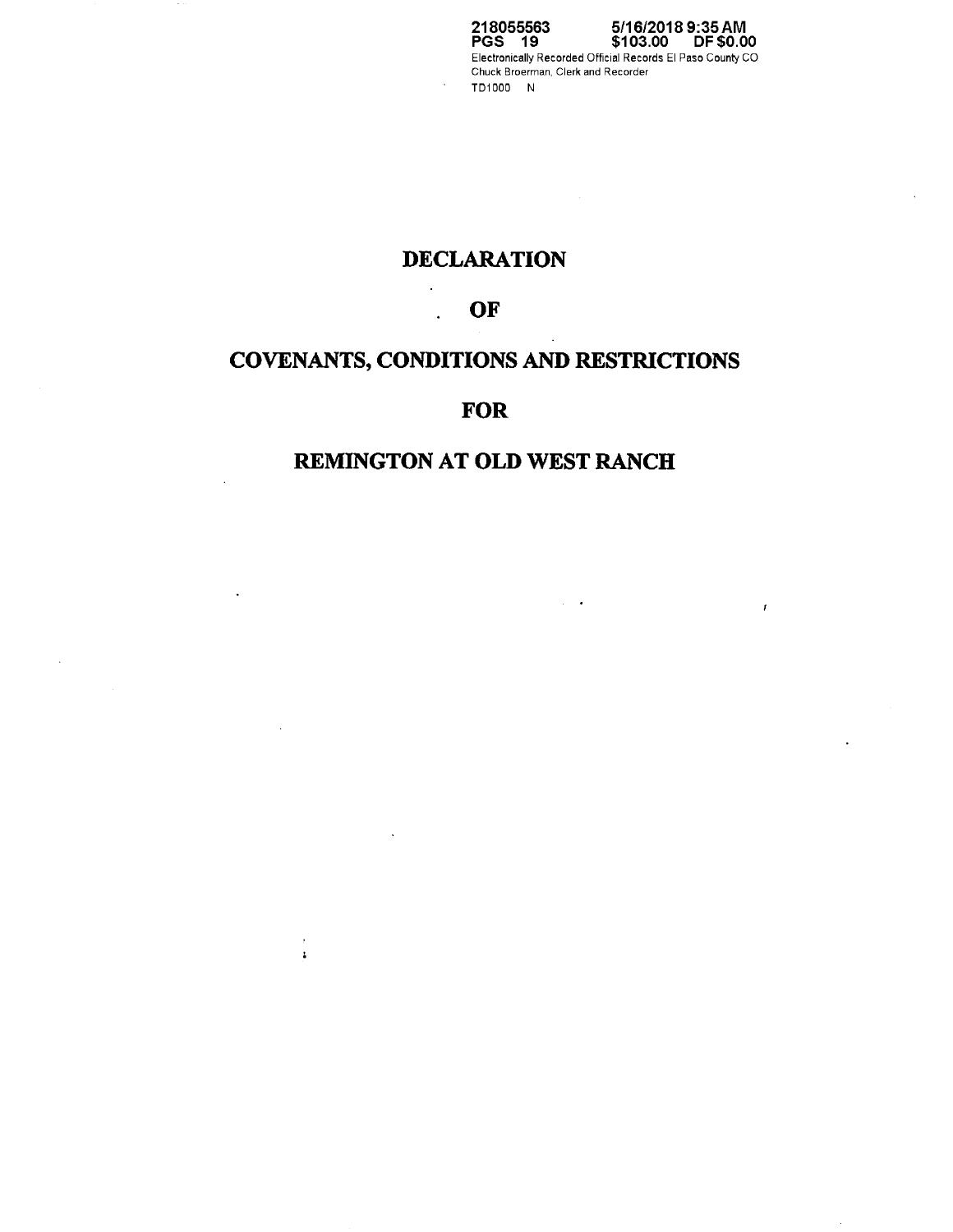# **TABLE OF CONTENTS**

| ARTICLE 2. ARCHITECTURAL AND CONSTRUCTION STANDARDS               |  |
|-------------------------------------------------------------------|--|
|                                                                   |  |
|                                                                   |  |
|                                                                   |  |
|                                                                   |  |
|                                                                   |  |
|                                                                   |  |
|                                                                   |  |
|                                                                   |  |
|                                                                   |  |
|                                                                   |  |
|                                                                   |  |
|                                                                   |  |
|                                                                   |  |
|                                                                   |  |
| ARTICLE 3. COVENANTS TO PRESERVE THE CHARACTER OF THE COMMUNITY 5 |  |
|                                                                   |  |
|                                                                   |  |
|                                                                   |  |
|                                                                   |  |
|                                                                   |  |
|                                                                   |  |
|                                                                   |  |
|                                                                   |  |
|                                                                   |  |
|                                                                   |  |
|                                                                   |  |
|                                                                   |  |
|                                                                   |  |
|                                                                   |  |
|                                                                   |  |
|                                                                   |  |
|                                                                   |  |
|                                                                   |  |
|                                                                   |  |
|                                                                   |  |
|                                                                   |  |
|                                                                   |  |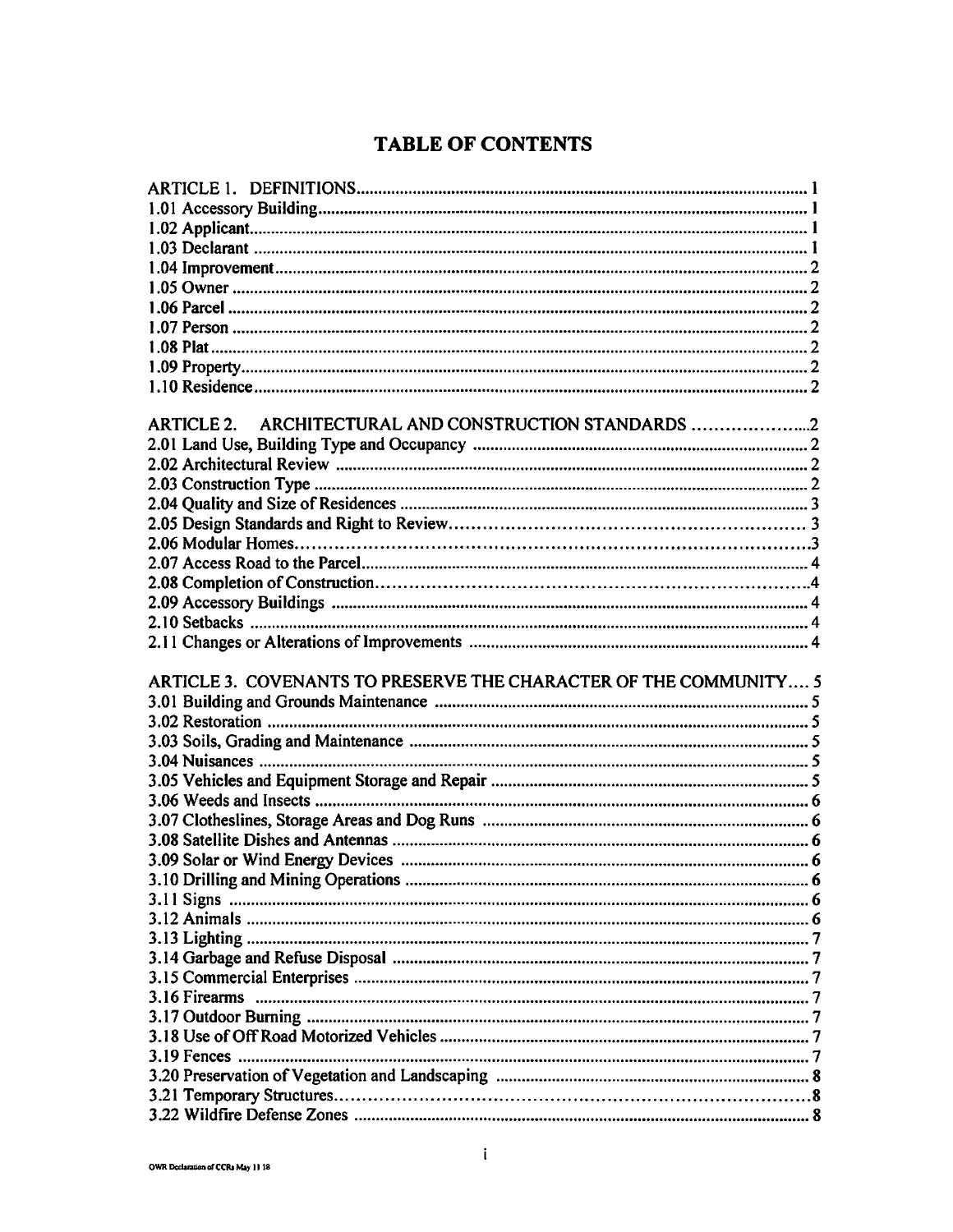| $\mathcal{L}$ , and $\mathcal{L}$ , and $\mathcal{L}$ , and $\mathcal{L}$ , and $\mathcal{L}$ , and $\mathcal{L}$ , and $\mathcal{L}$ |  |
|---------------------------------------------------------------------------------------------------------------------------------------|--|

 $\sim$ 

 $\mathcal{A}^{\mathcal{A}}$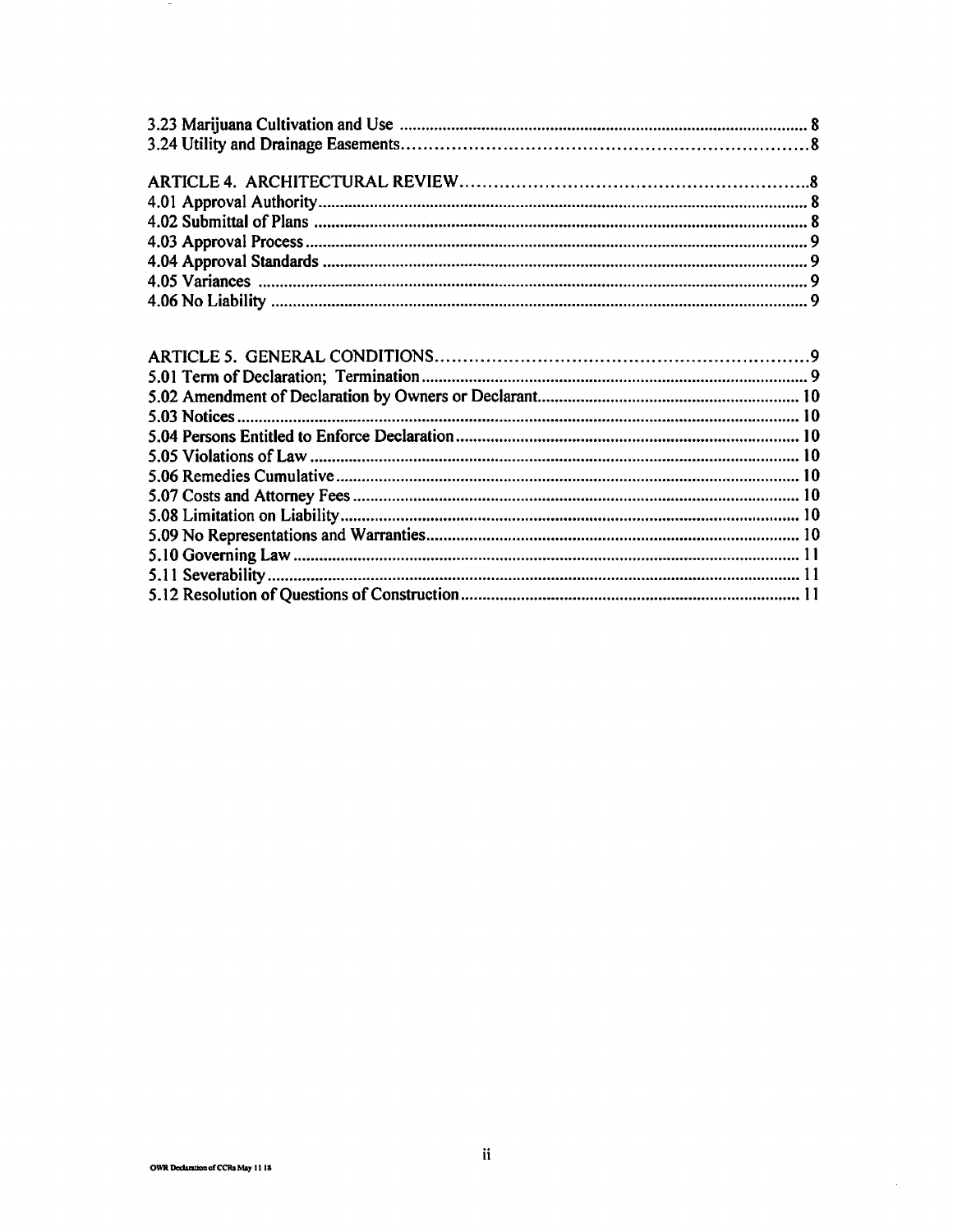## **DECLARATION OF COVENANTS, CONDITIONS AND RESTRICTIONS FOR REMINGTON AT OLD WEST RANCH**

THIS DECLARATION OF COVENANTS, CONDITIONS AND RESTRICTIONS ("Declaration"), is made this  $15<sup>th</sup>$  day of *Word* 2018 by Old West Ranch CO Partners, LLC, a Colorado limited liability company ("Declarant").

#### **BACKGROUND AND PURPOSE**

A. Declarant is the owner in fee simple of certain real property (the "Property") in El Paso County, State of Colorado, legally described in the attached **Exhibit A** and incorporated by this reference (the "Property").

B. The Property has been divided into parcels of land of approximately 35 acres each (the "Parcels"), and Declarant desires to place protective covenants, conditions, easements and restrictions on the Property in order to establish, protect and maintain the quality residential environment, character, values and amenities of the Property.

### **DECLARATION**

Declarant. for itself and its grantees, successors and assigns, imposes and establishes upon the Property, and all of the Property shall be subject in the future to all of the following restrictions, covenants, easements and conditions, all of which shall be deemed to run with the land and shall inure to the benefit of and be binding upon Declarant, its grantees, successors and assigns, and all parties having or acquiring any right, title or interest in or to all or part of the Property.

Declarant shall have, retain and reserve certain rights as set forth in this Declaration with respect to the Property for so long as Declarant or an affiliate of Declarant owns an interest in real property within the approximate 2,846-acre development known as Old West Ranch ("Declarant's Interest"). Declarant's rights shall be deemed excepted and reserved in each conveyance by Declarant.

### **ARTICLE 1 DEFINITIONS**

The following words and phrases, when used in this Declaration, shall have the meanings specified in this Article 1.

1.01 "Accessory Building" shall mean any detached garage, guest house, building, barn, or structure used for storage, or used for any other purpose that is located on a Parcel.

1.02 "Applicant" shall mean any Person, other than Declarant, desiring to build, erect or install any Improvement on a Parcel or on any portion of the Property who submits plans for the Improvement to Declarant.

1.03 "Declarant" shall mean Old West Ranch CO Partners, LLC, a Colorado limited liability company. A Person shall be deemed a successor or assign of Declarant only if specifically designated in a recorded instrument as a successor or assign of Declarant under this Declaration, and only as to the particular rights or interests of Declarant under this Declaration that are specifically designated in the recorded instrument. Notwithstanding the foregoing, a successor to Old West Ranch CO Partners, LLC, by consolidation or merger shall automatically be deemed a successor or assign of Old West Ranch CO Partners, LLC, as Declarant under this Declaration without the requirement of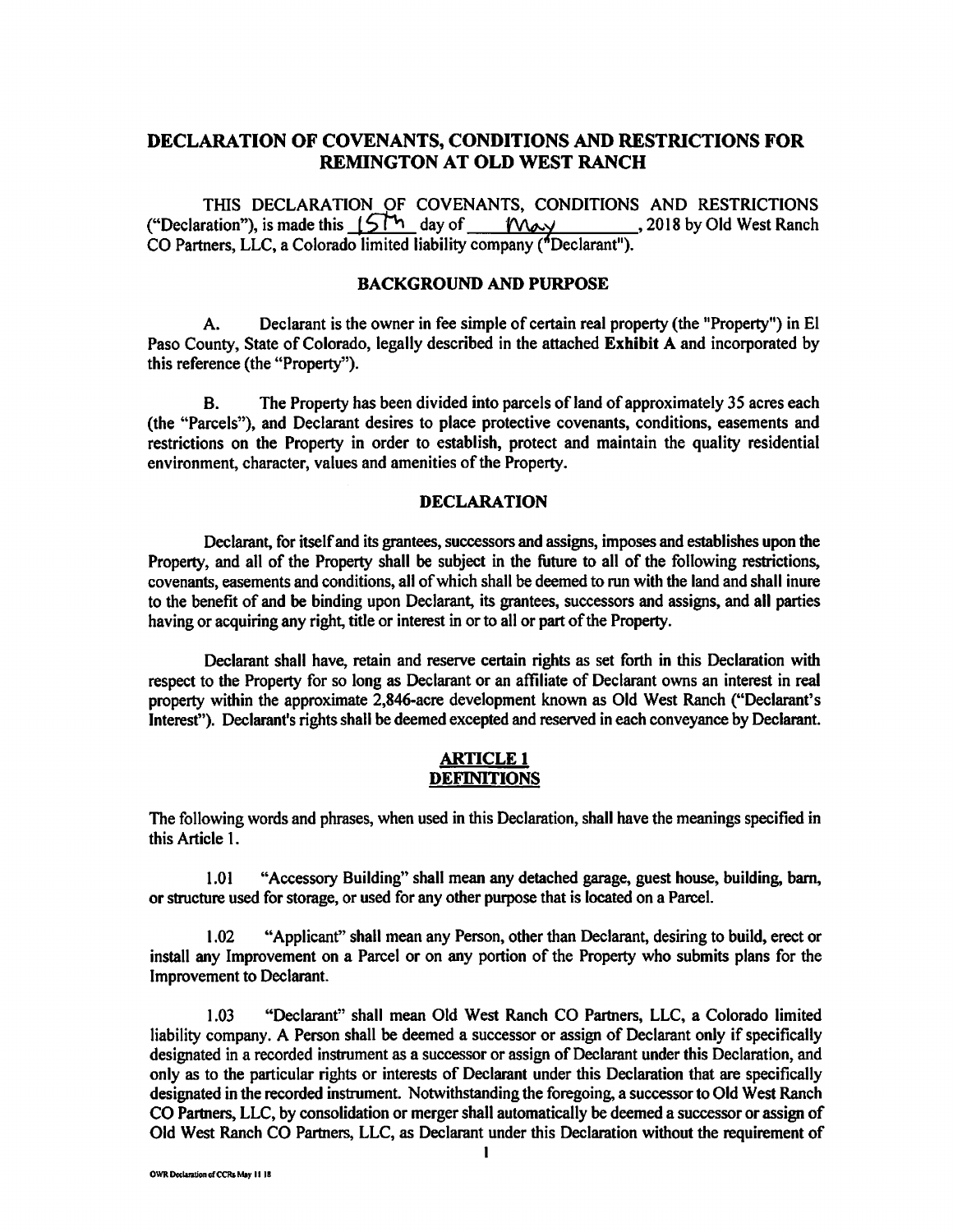recording an instrument. Declarant may terminate its rights under this Declaration by recording a written termination of Declarant rights in the records of El Paso County, Colorado.

1.04 "Improvement" shall mean anything that alters the previously existing exterior appearance of any Parcel within the Property, including but not limited to Residences, buildings, barns, sheds, outbuildings, patios, swimming pools, garages, doghouses, mailboxes, aerials, antennas, roads, driveways, parking areas, fences, screening walls, retaining walls, stairs, decks, landscaping, hedges, windbreaks, plantings, planted trees and shrubs, poles, flagpoles, signs, exterior air conditioning units, and poles, tanks, pipes, lines, meters, towers and other facilities used in connection with water, septic, gas, electric, telephone, radio, television (including cable or satellite systems), or other utilities.

1.05 "Owner'' shall mean the record titleholder, whether one or more Persons, of fee simple title to a Parcel.

1.06 "Parcel" shall mean a parcel of land within the Property that has been conveyed by Declarant to a third party and/or has been designated as a Parcel in the Plat, or is an identified parcel of unplatted land with a separate · tax schedule number, together with all appurtenances and Improvements associated with the parcel of land, now existing or subsequently created.

1.07 "Person" shall mean a natural individual, trust or legal entity.

1.08 "Plat" shall mean the Land Survey Plat, deposited on March *5,* 2018 in the records of the El Paso County Clerk and Recorder under Deposit No. 218900030 of which the Property is a part. The portion of the Plat showing the Property is attached as **Exhibit B** to this Declaration

1.09 "Property" shall mean the real property described on the attached **Exhibit A.** 

1.10 "Residence" shall mean an Improvement on a Parcel that is intended or used for residential occupancy.

#### **ARTICLE2 ARCHITECTURAL AND CONSTRUCTION STANDARDS**

2.01 Land Use, Building Type and Occupancy. All of the Property shall be used for single-family residential purposes only. No more than one Residence may be permitted on any Parcel, except that a second dwelling unit shall be allowed, subject to El Paso County ordinances and regulations. No Parcel may be subdivided or further divided. Garages shall be used only for the storage of motor vehicles and accessories, and shall not be converted to living space.

2.02 Architectural Review. No Improvement shall be commenced, erected, placed or maintained on any Parcel without the prior approval of Declarant as provided in Article 4 for so long as Declarant's Interest exists. After Declarant's Interest no longer exists, any violation of the architectural and design provisions of this Declaration may be enforced against the Person in violation pursuant to Section 5.04.

2.03 Construction Type. All construction shall be new. No mobile home, pre-cut, or manufactured home may be placed on a Parcel. No building previously used at another location, nor any building or Improvement originally constructed as a mobile dwelling may be moved onto a Parcel, except for temporary construction storage purposes (and not for a temporary residence) for a period not to exceed twelve ( 12) months.

OWR Declaration of CCRs May 11 18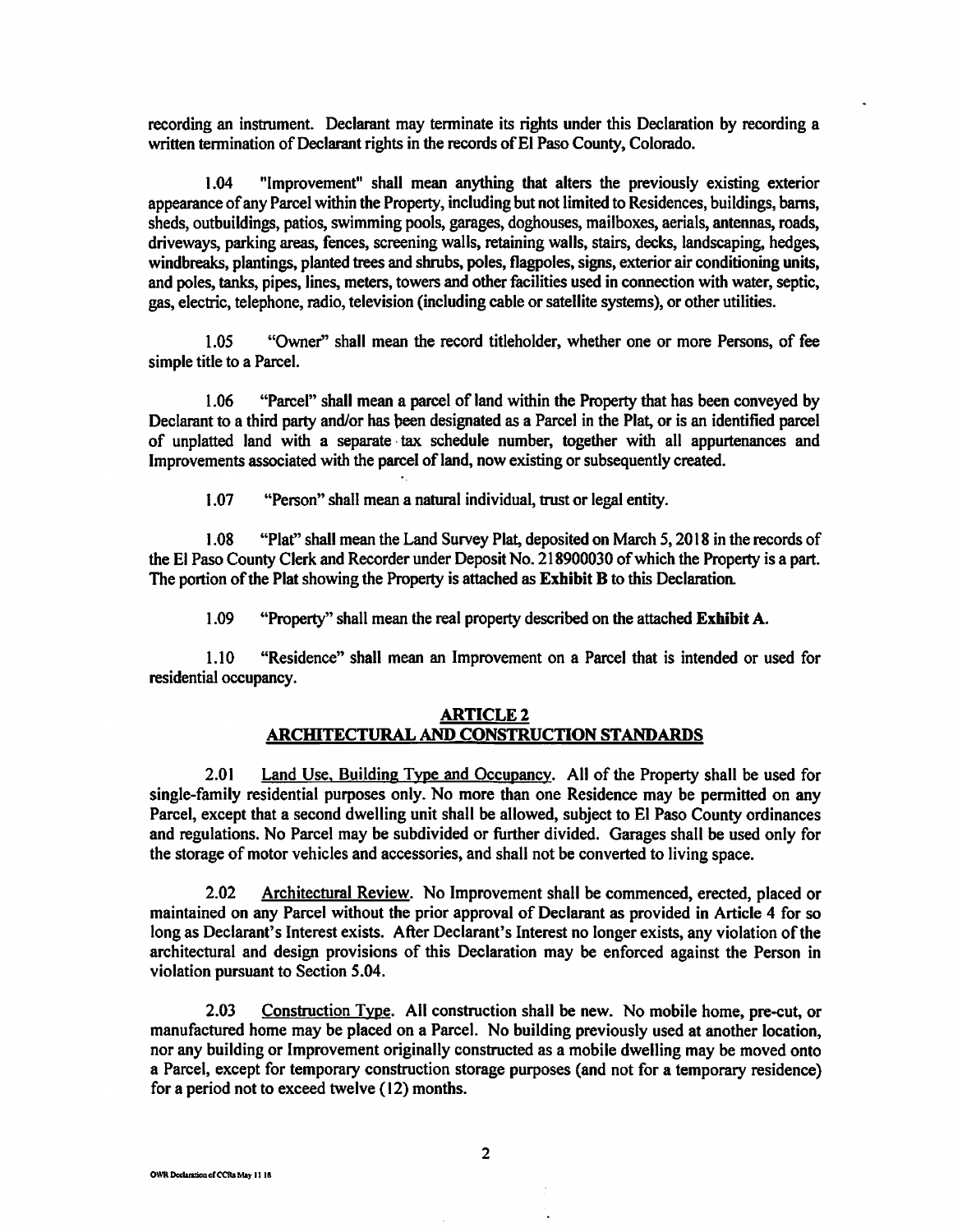2.04 Quality and Size of Residences. It is the intention and purpose of this Declaration to assure that all Residences contain a high quality of workmanship and material. The floor area of Residences on the Parcels, exclusive of one-story open porches and garages, shall be as follows:

(a) For single-family, single-story homes (including raised ranches), not less than 1,500 square feet on the main floor, excluding the garage.

(b) For single-family, two-story homes, not less than 2,000 square feet on the main two floors, excluding the garage.

All Residences must include a private garage for not less than two motor vehicles. Garages may be attached to or detached from the Residence. Garage doors shall be located to minimize their visibility from the front of any Residence and from the road fronting such Parcel.

2.05 Design Standards and Right to Review. The following standards shall be adhered to in all design and construction of Improvements.

(a) Color schemes will be compatible with the natural environment of the Property. Subdued, unobtrusive natural or earth colors, and trim and accent wall paint of a brighter but compatible color with the natural environment are encouraged.

(b) All chimneys and all exterior flues shall be fully enclosed. Spark arrestors shall be required on all chimneys.

(c) Roof materials and color shall be consistent with the architecture, color, and exterior wall material of the house. Concrete, clay or synthetic tiles, asphalt shingles, or high quality metal are acceptable. Other materials may be allowed where they are of equal quality and appropriate to the design and appearance of the structure.

(d) The primary exterior finish will be wood or wood siding, stucco, brick or stone.

( e) No part of any concrete wall shall be visible from the front or rear of structure at a height greater than 12 inches above finished ground level unless finished with stucco, brick, stone, colored patterned concrete or other material approved by Declarant.

2.06 Modular Homes. A modular home may be approved for construction on a Parcel, subject to Declarant approval during the period of Declarant's Interest, and provided the following conditions are met:

(a) The modular home must comply with the IRC (International Residential Code), which is similar or identical to site-built home requirements.

(b) The square footage must meet the size requirements of a Residence set forth in Section 2.04 above, and be constructed on either a basement or a crawlspace.

(c) A home built under HUD Code standards is prohibited (e.g., singlewides and doublewides). Single section or mobile home park models are prohibited.

(d) The home must have at least a 5/12 roof pitch, with a minimum of 12-inch overhang, and at least I dormer or covered porch on the front side of the home.

 $\mathcal{L}$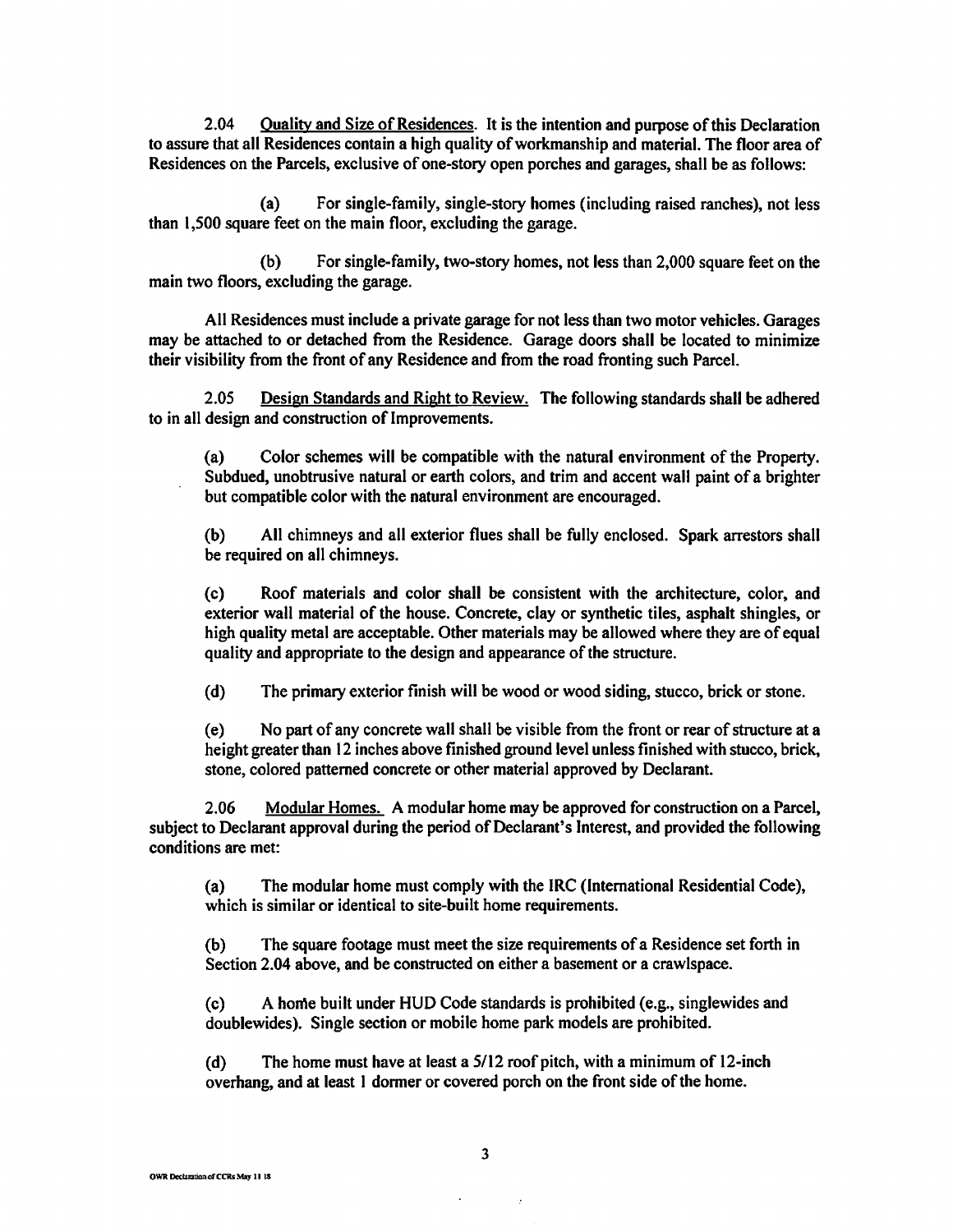( e) The home must have an attached garage for at least two vehicles that is painted, sided or shingled to match the home.

(t) Vinyl siding materials are prohibited. Smart lap, smart panel or Hardie siding is acceptable.

(g) The home must have poured concrete front steps or a deck entering the home.

(h) The home's exterior must be finished with at least 30% stone or masonry materials on the front side of the home. The painted exterior of the home must have at least three colors (trim, body and accent colors).

(i) The home must not look like or have the appearance of a manufactured or mobile home.

2.07 Access Road to the Parcel. The driveway or access road from the public street to the Residence must be improved with paving, road base or similar material such as crushed asphalt or rock. A Parcel Owner is responsible for compliance with all county regulations and ordinances concerning installation of a driveway or access road.

2.08 Completion of Construction. Construction of a Residence and any other Improvement consisting of a building or structure must be completed within twelve ( 12) months from commencement of construction. All vegetation and other surface areas of a Parcel disturbed by construction activities will be promptly revegetated and restored to its prior natural condition. No building material of any kind may be stored upon any Parcel except in copnection with construction of the Improvement. Construction shall be promptly commenced and diligently pursued as soon as any building materials are placed on any Parcel. If any such structure under construction is abandoned, Declarant and/or any other Owner shall have the authority to take enforcement action against the Owner to cause the removal of all or portions of such structure so as to prevent it from being unsightly. Notice of intent to initiate enforcement action to remove the structure will be posted on the Parcel at least ten ( 10) days prior to initiating such action, and if the enforcement action is successful and the structure is removed, the Owner of the Parcel shall be liable for all costs of such work, and the Parcel may be subject to a lien for costs incurred for the removal.

2.09 Accessory Buildings. Accessory Buildings shall harmonize in appearance with the Residence. Plans for an Accessory Building, including the location on a Parcel, require the prior approval of Declarant as provided in Article 4 for so long as Declarant's Interest exists, and thereafter, as provided in this Declaration.

2.10 Setbacks. No structure of any kind shall be located on any Parcel nearer than 75 feet from the front Parcel line as measured from the edge of the public road adjacent to the Parcel, nor nearer than 75 feet from any rear Parcel line, 50 feet from any side Parcel line, or 50 feet from a comer of a Parcel. Eaves, steps and open porches shall be considered as part of the structure.

2.11 Changes or Alterations of Improvements. No change in color or other exterior appearance of buildings, fences or other structures, or alterations to a Residence, structure, fence, landscaping plan or any other previously approved Improvement shall be made until the proposed change or alteration has been approved by Declarant as provided in Article 4 for so long as Declarant's Interest exists.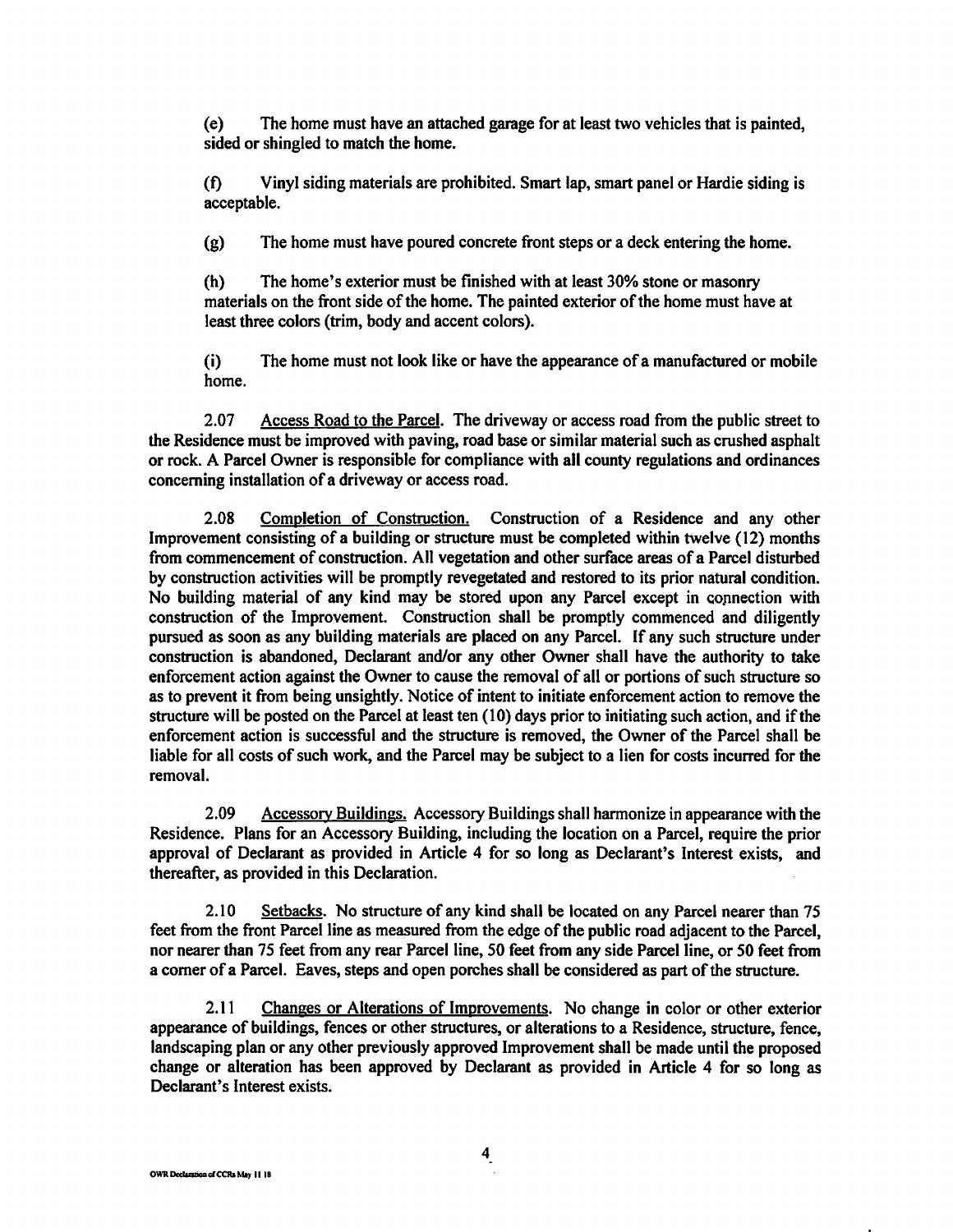### **ARTICLE3 COVENANTS TO PRESERVE THE CHARACTER OF THE COMMUNITY**

3.01 Building and Grounds Maintenance. An Owner shall repair and maintain the exterior of all Improvements on the Owner's Parcel in a state of good condition and repair. Such obligation includes, but is not limited to, maintaining the exterior materials and finishes of the Improvements, any approved fencing, landscaping and driveways.

3.02 Restoration. If any Improvement on a Parcel is destroyed in whole or in part, it must be rebuilt and/or all debris must be removed and the Parcel restored to a safe and attractive condition. Such restoration must be commenced within sixty (60) days after the damage or destruction occurs and thereafter diligently pursued to completion within a reasonable time, not to exceed ten (10) months after the date the damage occurred.

3.03 Soils. Grading and Maintenance. The soils within the State of Colorado consist of both expansive soils and low-density soils, and an alluvial high water table may be present, all of which may adversely affect the integrity of any Improvement if the Improvement and the Parcel containing it are not properly maintained. Expansive soils contain clay minerals which have the characteristic of changing volume with the addition or subtraction of moisture, thereby resulting in swelling and/or shrinking soils, and the addition of moisture to low-density soils causes a realignment of soiled grains thereby resulting in consolidation and/or collapse of the soils. Each Owner should take special note and care to insure and maintain water drainage away from the Residence and other structures and not to interfere with the drainage patterns established by the grading plan for the Property and the finished grading set by a builder. Drainage patterns cannot be directed to adjacent Parcels, but must be maintained within the boundaries of the Parcel generating the drainage and then to adjacent roads or drainage easements.

3.04 Nuisances. No noxious or offensive activity shall be carried on upon any Parcel, and nothing shall occur on a Parcel or within the Property, including the roads, to cause annoyance, embarrassment, discomfort, or a nuisance in the neighborhood, or which unreasonably offends or disturbs any Owner or occupant or which may unreasonably interfere with the peaceful enjoyment or possession or the proper use of a Parcel or any portion of the Property by Owners or occupants. No hazardous activity shall be permitted on any Parcel or in any Residence. No annoying lights, sounds or odors shall be permitted to emanate from any Residence or other Improvement on a Parcel, or within the Property. Refuse piles or other unsightly materials or objects shall not be allowed to be placed or remain in open storage upon Parcels. All applicable laws, ordinances and regulations of all governmental bodies having jurisdiction over the Property shall be observed.

3.05 Vehicles and Equipment Storage and Repair. The outside non-commercial parking of an Owner's or occupant's motor vehicles, boats, trailers, travel trailers, campers and recreational vehicles on a Parcel is allowed. Owners are encouraged to store such vehicles in an Accessory Building or be adequately screened so as not to be visible from neighboring properties and adjacent roads. No commercial vehicles, including trucks, semi-trailers or trailers, may be stored or parked overnight on the Property except in an enclosed Improvement or sufficiently screened.

The non-commercial maintenance, servicing, repair, dismantling, sanding or repainting of any type of vehicle, boat, machine, apparatus, trailer, or equipment may be performed on a Parcel. Owners are encouraged to perform such activities within an Accessory Building or Improvement or be sufficiently screened to avoid unsightly visual effects and noise that can be seen or heard from neighboring properties and adjacent roads. Equipment, tools and other items must be stored in an Accessory Building or adequately screened so as not to be visible from neighboring properties and adjacent roads.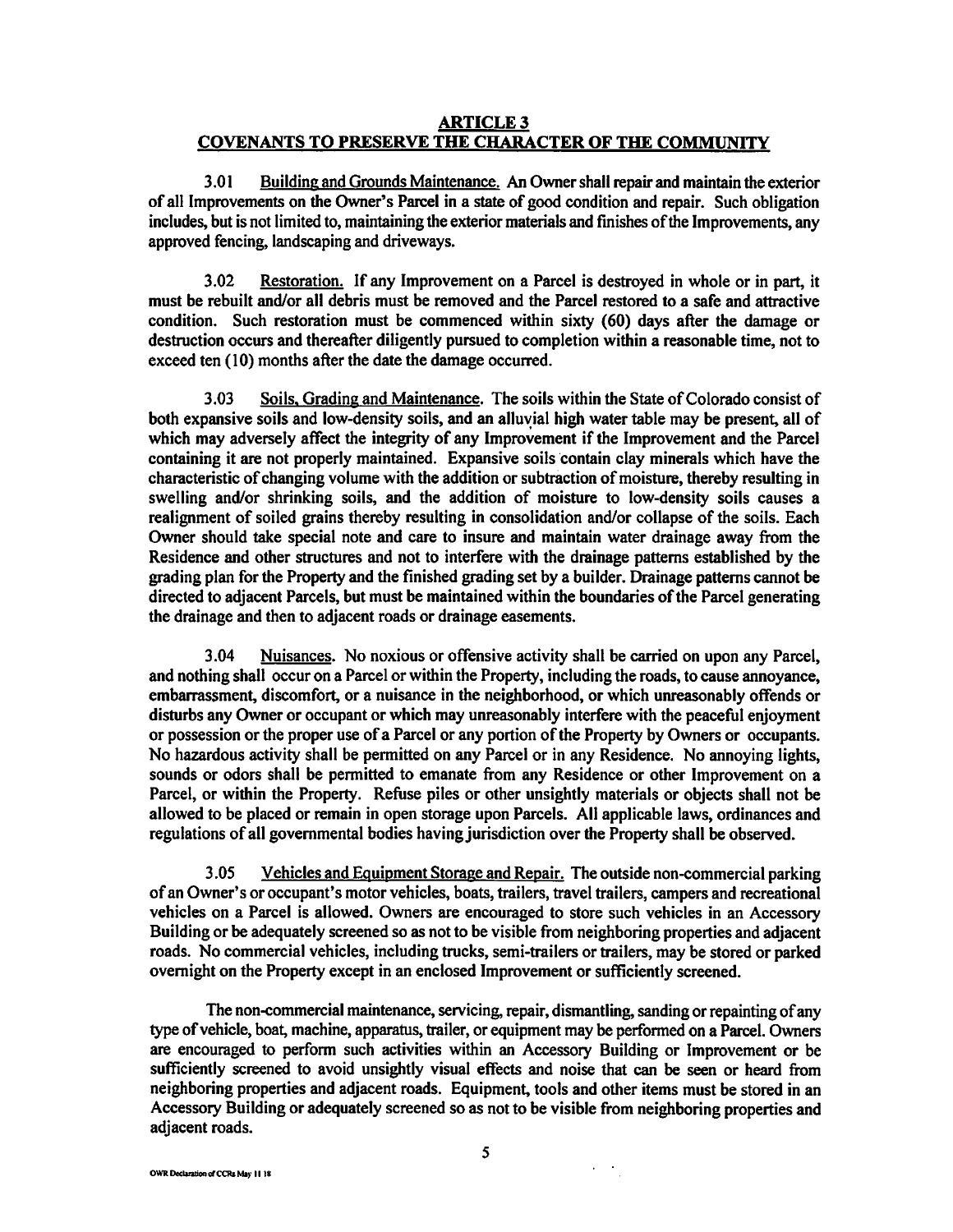3.06 Weeds and Insects. All Parcels are to be kept free of noxious weeds, diseased vegetation and hannful insects. Owners are responsible for ensuring weed control and eradication in accordance with state and county laws and regulations.

3 .07 Clotheslines, Storage Areas and Dog Runs. Outdoor clotheslines, poles, dog runs, service yards, wood piles and storage areas will be placed so as not to either not be visible from neighboring properties or adjacent roads or to create an unsightly condition.

3.08 Satellite Dishes and Antennas. A satellite dish/antenna should be placed in the rear or side yard in such a manner that it is screened from neighboring properties and adjacent roads, when possible. Rooftop mounting that is visible from neighboring properties or adjacent roads is discouraged. The satellite dish/antenna should be installed at the lowest possible placement, utilizing ground level siting (unless a signal is not attainable). The satellite dish/antenna should be screened to minimize its visual impact to surrounding areas.

3.09 Solar or Wind Energy Devices. All solar or wind energy devices installed on a Parcel may only serve the Parcel upon which it is installed, must be designed and stamped by a licensed professional and located on the Parcel in an area that is adequately screened so as to reduce its visibility from neighboring properties or adjacent roads. All solar and wind energy devices must also comply with any governmental-imposed requirements.

3 .10 Drilling and Mining Operations. Except for the drilling of a domestic water well for use on the Parcel, no Parcel Owner may engage in drilling, development operations, refining, quarrying or mining operations of any kind on a Parcel.

3.11 Signs. No signs, billboards, poster boards or advertising structures of any kind shall be erected or maintained on any Parcel or Improvement for any purpose whatsoever, except for one sign for privacy or identification of not more than one (1) foot square area in size, and one sign of not more than six (6) square feet in size advertising the Parcel for sale or rent. This restriction does not apply to any temporary signs erected by Declarant to market Parcels within the Property.

3 .12 Animals. A reasonable number of livestock or poultry may be raised, bred or kept upon a Parcel, including animals for 4-H and FFA activities. No more animals than may be permitted by applicable governmental laws, ordinances and regulations may be kept or maintained on a Parcel. No animal may be allowed to run loose off of a Parcel. No animal of any kind shall be permitted which makes an unreasonable amount of noise or odor or is otherwise a nuisance. No animals may be kept, bred or maintained on a Parcel for any commercial purpose; provided that limited animal breeding and raising may be done on the Parcel by the Owner or occupant, and further provided that all activities occur in a restricted area on the Parcel. The Owner of a Parcel upon which an animal is kept is responsible for payment of any and all damage caused to the property of others. Owners are responsible for cleaning up after their animals on any portion of the Property.

No stables, corrals or any structure for the housing, feeding or use of livestock shall be located or placed closer to fifty (SO) feet to any adjoining Parcel line or closer than seventy-five (75) feet to a road. All stables, corrals or any structure for the housing, feeding or use of livestock shall be approved as to location and design by Declarant, for so long as Declarant's Interest exists.

Grazing of horses or other livestock outside a corral, stable or barn must be limited to ensure that the natural vegetation on a Parcel is not overgrazed. Corrals must have three (3) or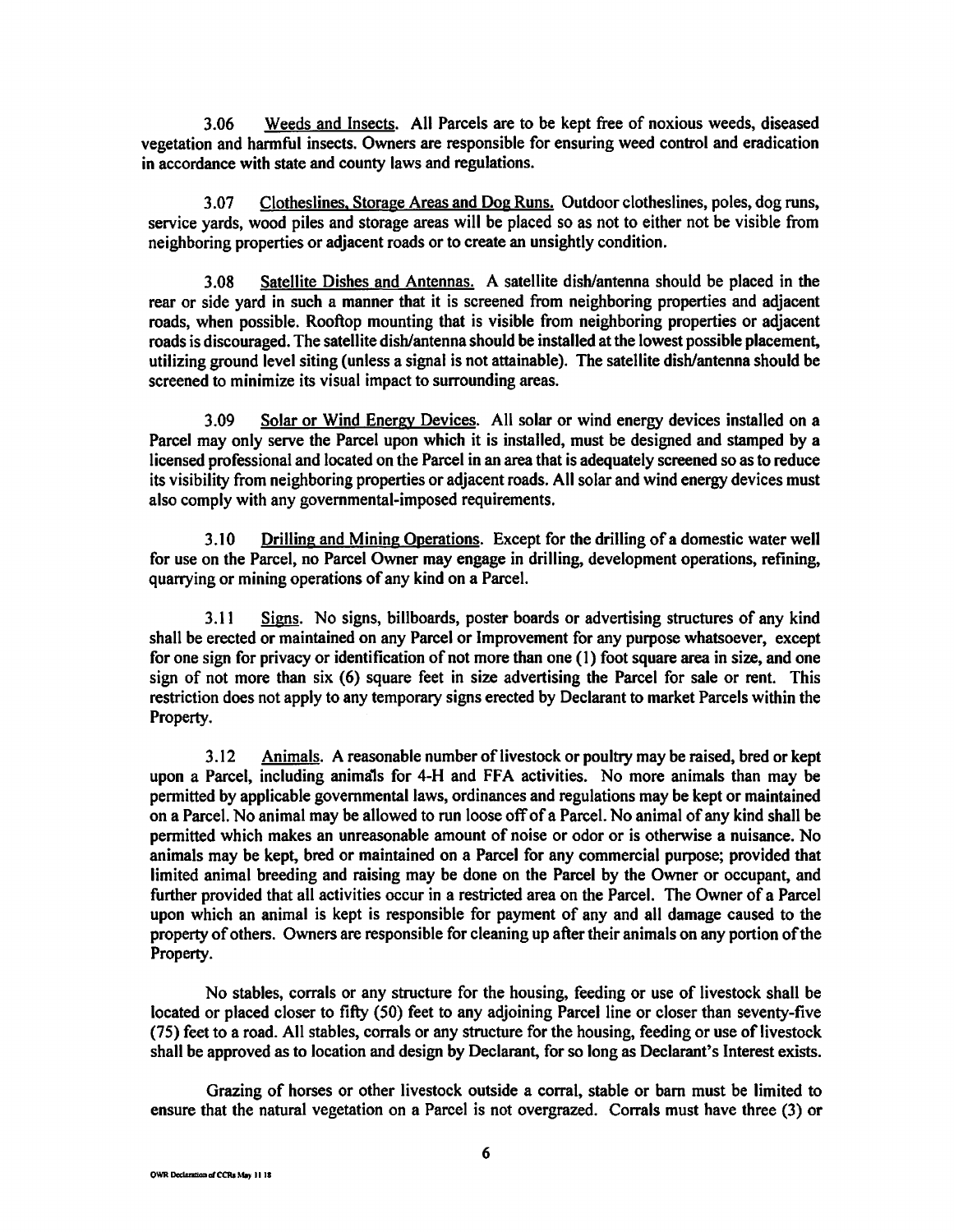more rails or be constructed of sturdy fencing to ensure retention of livestock. All stables and corrals shall be maintained in a sanitary condition.

3.13 Lighting. Exterior lighting installed on any Parcel shall either be indirect or of such controlled focus and intensity that such lighting will minimize off-site illumination and not disturb the residents of adjacent Parcels. No up lighting is allowed. Pole lights are limited to a maximum of 18 feet in height.

3.14 Garbage and Refuse Disposal. No portion of any Parcel shall be used or maintained as a dumping ground for rubbish. Trash, garbage, ashes, rubbish, grass and shrub clippings, building materials, scrap materials or other waste shall not be kept on a Parcel except in closed sanitary containers.

3.15 Commercial Enterprises. No commercial enterprises shall be conducted or maintained upon or in connection with any Parcel, nor shall any Parcel be used in any way for other than strictly single-family residential purposes as provided herein, except that offices or homebased businesses may be maintained in accordance with applicable county zoning ordinances and regulations. However, this Section shall not apply to any sales or construction office located on any Parcel which is maintained by Declarant or a builder during the construction and sales period.

3.16 Firearms. Discharge of firearms on and within a private range is permitted on a Parcel, provided it is conducted in accordance with all federal, state and local laws and ordinances, is exercised with due care and caution and does not constitute a nuisance under Section 3.04.

3.17 Outdoor Burning. Outside burning of leaves, trash, garbage or household refuse is not permitted. Fires in barbecues, covered fire pits and outside fireplaces contained within receptacles intended for such purpose will be allowed. An Owner must not permit any condition on a Parcel that creates a fire hazard or is in violation of fire prevention regulations adopted by any governmental authority having jurisdiction and control over outside burning.

3.18 Use of Off Road Motorized Vehicles. Off road motorized vehicles, including but not limited to dirt bikes, off-road motorcycles, quads and A TVs, may be used on the Owner's Parcel, provided the use occurs during daylight hours only and does not create a nuisance such as excessive noise or dust.

3.19 Fences. Except for "invisible fencing" used for pet control, fences must comply with the following:

(a) Livestock fencing and corrals shall be sturdy and constructed of wood or white vinyl, wire (smooth or barbed), electric fencing, or strap fencing.

(b) Privacy fencing materials will be either white vinyl or natural wood in a color compatible with the exterior finish of the Residence, with pickets up to 6 feet in height. Privacy fencing may only be placed adjacent to the Residence or an Accessory Building and must be at least 75 feet from any property line, including 75 feet from the front property line as measured from the edge of the public road adjacent to the Parcel.

( c) Dog runs shall be a maximum of 6 feet in height and must be at least 75 feet from a property line and adequately screened from adjacent roads.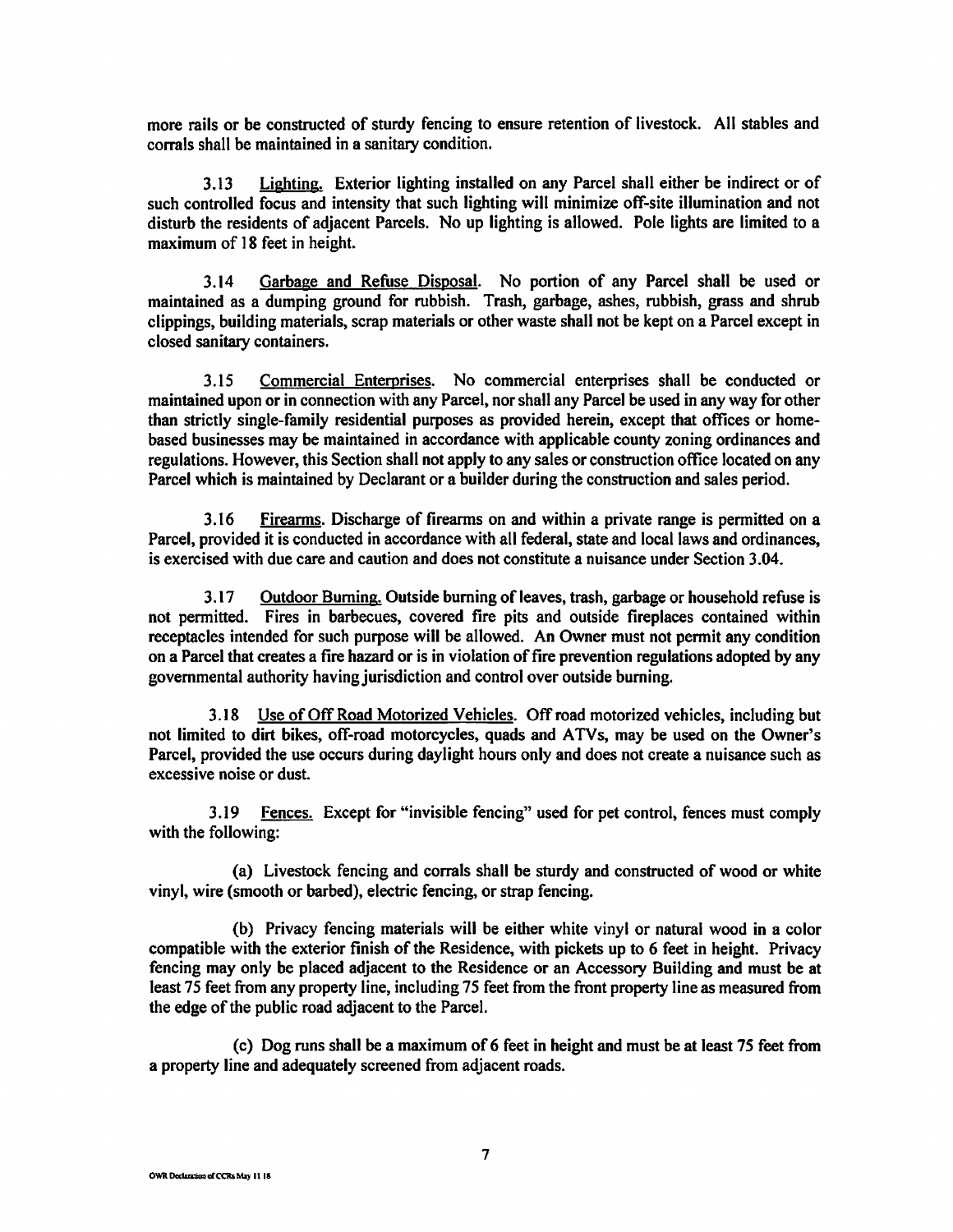( d) The suggested and preferred materials to be used for side and rear boundary fencing is white vinyl post and rail fencing or white vinyl post or pole, with smooth (three or four) wire, or hog wire with white vinyl or wood posts or poles.

3 .20 Preservation of Vegetation and Landscaping. All Improvements shall be located on Parcels so as to minimize damage to existing natural growth. Parcels shall be maintained in their natural state as nearly as possible.

3.21 Temporary Structures. No structure of a temporary character, trailer, tent, shack, garage, barn, excavation or other building will be permitted on any Parcel for a period longer than two weeks, except as may be determined to be necessary during construction and /or specifically approved by Declarant, for so long as Declarant's Interest exists, and thereafter, as permitted under this Declaration and allowed under applicable laws, ordinances, and regulations.

3.22 Wildfire Defense Zones. Fire-wise landscaping, fuel storage and fire mitigation guidelines issued by the fire protection district serving the Property or other governmental agency must be followed at all times. Each Owner is responsible for safely managing the landscape, trees, brush and other vegetation on such Owner's Parcel to reduce the hazards from fire.

3.23 Marijuana Cultivation and Use. No Owner or occupant of a Parcel may utilize any portion of a Parcel, including the Residence or any Accessory Building, for the purpose of cultivation or production of marijuana, including medical marijuana, for other than their own personal use as allowed by applicable laws and ordinances. If an Owner or occupant grows or produces marijuana for personal use only, such operation must not create a nuisance and must be in full compliance with state and local laws and ordinances. No Owner or occupant may use any portion of a Parcel for the distribution or sale of marijuana.

3.24 Utility and Drainage Easements. Easements for installation and maintenance of utilities and drainage facilities and for other uses are reserved as shown on the Plat of the Property and as may be shown in documents recorded in the title to each Parcel. Within these easements, no structure, planting or other material shall be placed or permitted to remain which damages or interferes with the installation and maintenance of utilities, or which may change the direction or flow of drainage channels in the easements. Drainage easements and all related drainage facilities in those drainage easements shall be maintained by the Owner of the Parcel where the drainage easement is located, except for Improvements or facilities for which a public authority, private company or utility company is responsible. When installing Improvements on a Parcel, an Owner is responsible for locating all utility lines and easements. An Owner should request the location of underground utility lines and easements through a utility line location center.

### **ARTICLE4 ARCIIlTECTURAL REVIEW**

4.0 I Approval Authority. For so long as Declarant's Interest exists, Declarant shall have the authority to approve plans for Improvements as set forth in this Declaration.

4.02 Submittal of Plans. Any Applicant desiring to build or install any Improvement, or to alter, remove, add to or change any previously approved or existing Improvement on any Parcel, shall submit two sets of plans to Declarant. The plans must show the shape, dimensions, materials, floor plans, location, exterior elevations, alterations, grading, drainage and color scheme for the Improvement. Incomplete submittals will be returned to the Applicant without review. The Applicant must provide an address (including an electronic mail address, if applicable) where the written decision may be transmitted. Declarant may charge reasonable fees to cover expenses for the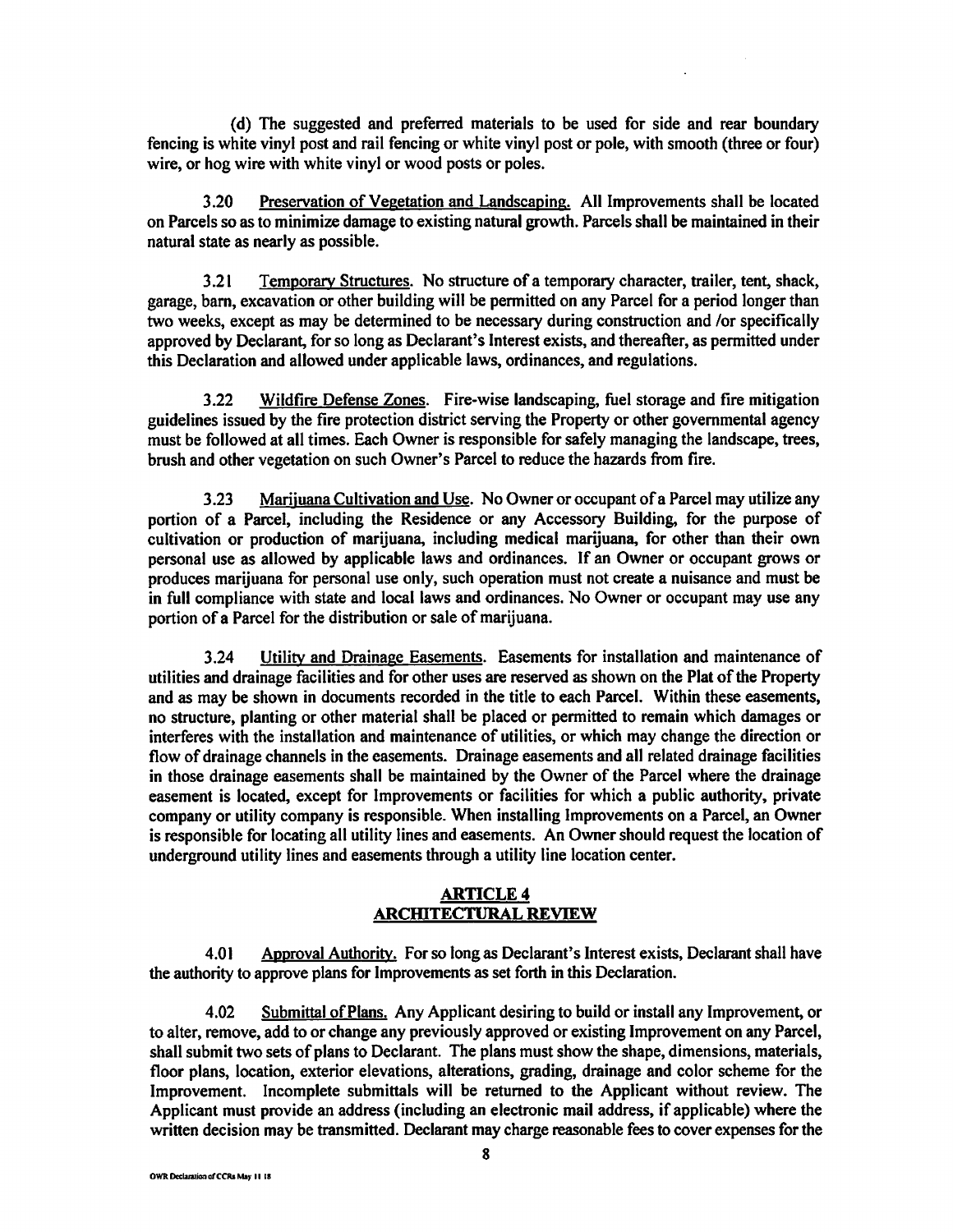professional review of the Plans, if required.

4.03 Approval Process. The Applicant shall submit the plans on a date sufficiently far in advance of commencement of construction to allow Declarant to complete its review of the plans within the time limits set forth in this Section. Following the submittal of the plans, Declarant shall have no more than fourteen (14) days in which to provide its written decision to the Applicant, which decision may be: i) approval; ii) approval subject to certain conditions, or iii) disapproval. If necessary, Declarant may have an additional fourteen (14) days for review of the plans as long as notice of such extension is provided to the Applicant within the original 14-day review period and if the need for an extension is due to the Applicant's failure to timely provide sufficient information to Declarant in order to render a decision. If Declarant does not act within fourteen (14) days following submission, the plans shall be deemed disapproved.

4.04 Approval Standards. In granting or withholding approval of matters submitted to it, Declarant shall consider the specific standards and specifications set forth in this Declaration and any other matter, whether objective or subjective, that Declarant believes is relevant to the issue presented. Declarant has the authority to disapprove the location of an Improvement if, in Declarant's sole discretion, Declarant believes the location may negatively impact the views from Residences or Improvements on other Parcels. Declarant shall have the right to disapprove any plans or details submitted to it if it determines, in its sole discretion, that the proposed Improvement is not consistent with any provision of this Declaration; if the plans submitted are incomplete; or if Declarant deems the plans or details, or any part thereof, to be contrary to the best interests, welfare or rights of all or any part of the Property or the Owners. If Declarant believes there may be questions of structural integrity, it may, as part of the review process, require certification of the final plans and specifications by a professional architect or engineer licensed in Colorado. Owners acknowledge that architectural review is inherently a subjective process and that Declarant is given wide discretion in carrying out its function. The decisions of Declarant shall be final and binding.

4.05 Variances. Declarant shall have the authority to grant for a Parcel a variance from any provision of this Declaration. Such variance will only be made upon a finding of exceptional and extraordinary circumstances where literal enforcement of the covenant will create a material hardship to the Applicant, and that such a variance is not contrary to the interests of the Property and Owners. A variance may be made subject to terms and conditions approved by Declarant. If a variance is denied, the Applicant may not bring another application for a materially similar variance for the same Parcel for a period of one year after submittal of the original request.

4.06 No Liability. The Declarant, or any member, agent or representative of Declarant, shall not be liable in damages or otherwise to anyone submitting plans for approval or requesting a variance, or to any Owner or other Person, by reason of mistake in judgment, negligence, nonfeasance or any act or omission in connection with the approval, disapproval or failure to approve the Plans or variance. Approval by Declarant shall not mean that plans are in compliance with the requirements of any local building codes, zoning ordinances, or other governmental regulations, and it shall be the responsibility of the Owner or Applicant to comply with all codes, ordinances and regulations.

## **ARTICLES GENERAL CONDITIONS**

5.0 I Term of Declaration; Termination. Unless amended as herein provided, all provisions of this Declaration shall be effective for twenty (20) years following the date this Declaration is recorded, and thereafter shall be automatically extended for successive periods of ten (10) years each unless terminated by written agreement of at least seventy-five percent (75%) of the Owners subject to this Declaration and the consent of Declarant for so long as Declarant's Interest exists as of the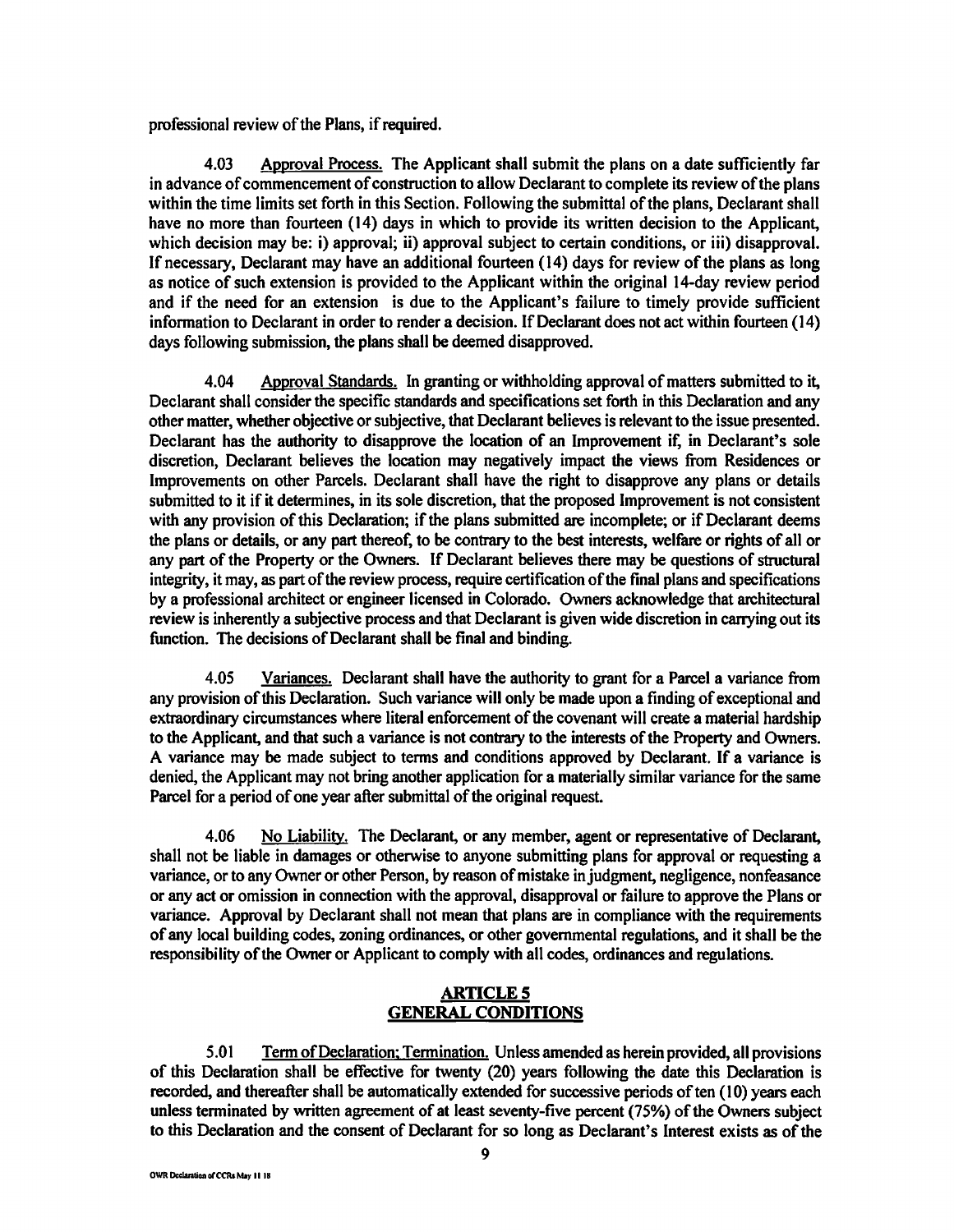date of termination. Notice of the termination shall be acknowledged by the required number of Owners in a written instrument and recorded in the El Paso County records.

5.02 Amendment of Declaration by Owners or Declarant. Except as specifically set forth in other provisions of this Declaration, any provision, covenant, condition or restriction contained in this Declaration may be amended, added, modified or repealed upon the approval of at least seventyfive percent (75%) of the Owners, with each Parcel having one vote, and with the written approval of Declarant, for so long as Declarant's Interest exists. No amendment may be made to a provision that will eliminate any easement or government-required obligation or that will diminish the quality, value, desirability and attractiveness of the Property. An approved amendment shall be evidenced in a written instrument acknowledged by the required number of Owners and recorded in the El Paso County records.

Declarant may amend or repeal any provisions of this Declaration without Owners' approval by recording an instrument setting forth such amendment or repeal and upon the satisfaction of one or more of the following conditions: a) The conveyance of the first Parcel by recorded deed to an Owner other than Declarant has not yet occurred; and b) A government agency requires an amendment or repeal as a condition to making, purchasing, insuring or guaranteeing mortgages, or an amendment or repeal is required in order to comply with the requirements, standards or guidelines of recognized secondary mortgage markets, HUD, FHA or other government mortgage agency.

5.03 Notices. Except as may be otherwise provided in this Declaration, any notice must be in writing and may be served either personally, or by nationally recognized overnight delivery service or by U.S. certified mail. If served by mail or overnight delivery upon an Owner, notice shall be sent postage prepaid, addressed to the Owner's address shown in the El Paso County Assessor records.

5.04 Persons Entitled to Enforce Declaration. Declarant and any Owner (acting on such Owner's own behalf), shall have the right, but not the obligation, to enforce any or all of the provisions, covenants, conditions and restrictions contained in this Declaration. The right of enforcement shall include the right to bring an action for damages, as well as an action to enjoin any violation of any provision of this Declaration, and all other rights and remedies provided in this Declaration or available at law or in equity.

5.05 Violations of Law. Any violation of any federal, state or county law, ordinance, rule or regulation, pertaining to the ownership, occupation or use of any property within the Property is declared to be a violation of this Declaration and shall be subject to any and all of the enforcement procedures set forth in this Declaration.

5.06 Remedies Cumulative. Each remedy provided under this Declaration is cumulative and not exclusive.

5.07 Costs and Attorney Fees. In any action or proceeding to enforce any provision of this Declaration, the party who prevails shall be entitled to recover its costs and expenses in connection therewith, including reasonable attorney fees, costs and expert witness fees.

5.08 Limitation on Liability, Declarant and any agent or employee of Declarant shall not be liable to any Owner for any action or for any failure to act if the action or failure to act was in good faith and without malice.

5.09 No Representations and Warranties. **No representations, guaranties or warranties of any kind, express or implied, shall be deemed to have been given or made by**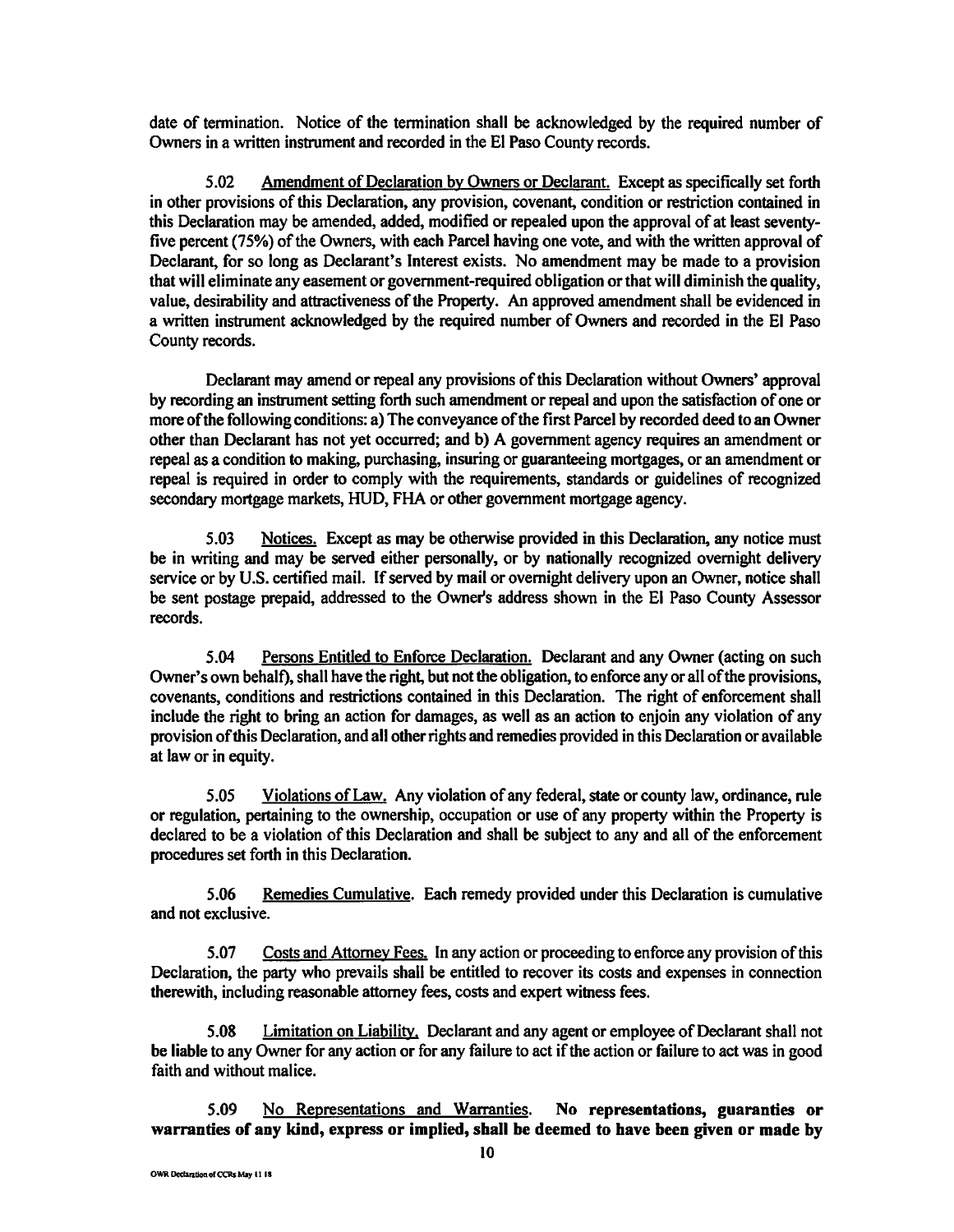**Declarant, or by any of its officers, members, agents or employees, in connection with any portion** of **the Property** or **any Improvement,** its **physical condition, structural integrity, freedom from defects, zoning, compliance with applicable laws, fitness for intended use, retention of views, or in connection with the development, sale, operation, maintenance, cost of maintenance, taxes or regulation thereof, unless specifically set forth in writing.** 

5.10 Governing Law. This Declaration shall be interpreted and governed in accordance with the laws of the State of Colorado. Exclusive venue for any legal action shall be in El Paso County, Colorado.

5.11 Severability. Each of the provisions of this Declaration shall be deemed independent and severable, and the invalidity or unenforceability of any provision hereof shall not affect the validity or enforceability of any other provision.

*5* .12 Resolution of Questions of Construction. If any doubt or question arises concerning the true intent or meaning of any of the provisions, covenants, conditions and restrictions contained in this Declaration, the Declarant, for as long as Declarant's Interest exists, shall detennine the proper construction of the provisions in question and shall set forth the meaning, effect, and application of the provision in a written document acknowledged by the Declarant and recorded in the County records. This determination will thereafter be binding on all parties so long as it is not arbitrary or capricious.

IN WITNESS WHEREOF, Declarant has executed this Declaration to be effective as of the day and year first written above.

### **DECLARANT:**

#### **Old West Ranch CO Partners, LLC**

a Colorado limited liability company

 $Bv:$   $\bigcup$   $\bigcup$   $\bigcup$   $\bigcup$   $\bigcup$   $\bigcup$   $\bigcup$   $\bigcup$   $\bigcup$   $\bigcup$   $\bigcup$   $\bigcup$   $\bigcup$   $\bigcup$   $\bigcup$   $\bigcup$   $\bigcup$   $\bigcup$   $\bigcup$   $\bigcup$   $\bigcup$   $\bigcup$   $\bigcup$   $\bigcup$   $\bigcup$   $\bigcup$   $\bigcup$   $\bigcup$   $\bigcup$   $\bigcup$   $\bigcup$   $\bigcup$   $\bigcup$   $\bigcup$   $\bigcup$   $\bigcup$ 

Dan Carless, Sr., Manager

STATE OF COLORADO ) ss. COUNTY OF EL PASO )

The foregoing instrument was acknowledged before me this  $5\frac{15\%}{100}$  day of *f* Dan Carless, Sr., as Manager of Old West Ranch CO Partners, LLC , a Colorado limited liability company.

| Witness my hand and official seal.                                                                  |               |
|-----------------------------------------------------------------------------------------------------|---------------|
| My commission expires:                                                                              |               |
| [SEAL]                                                                                              | Notary Public |
| <b>JANE B. FREDMAN</b><br><b>NOTARY PUBLIC</b><br><b>STATE OF COLORADO</b><br>NOTARY ID 20164001475 |               |

**<sup>1111</sup>C0UMISSION EXPIRES Jnmy** 13. 2020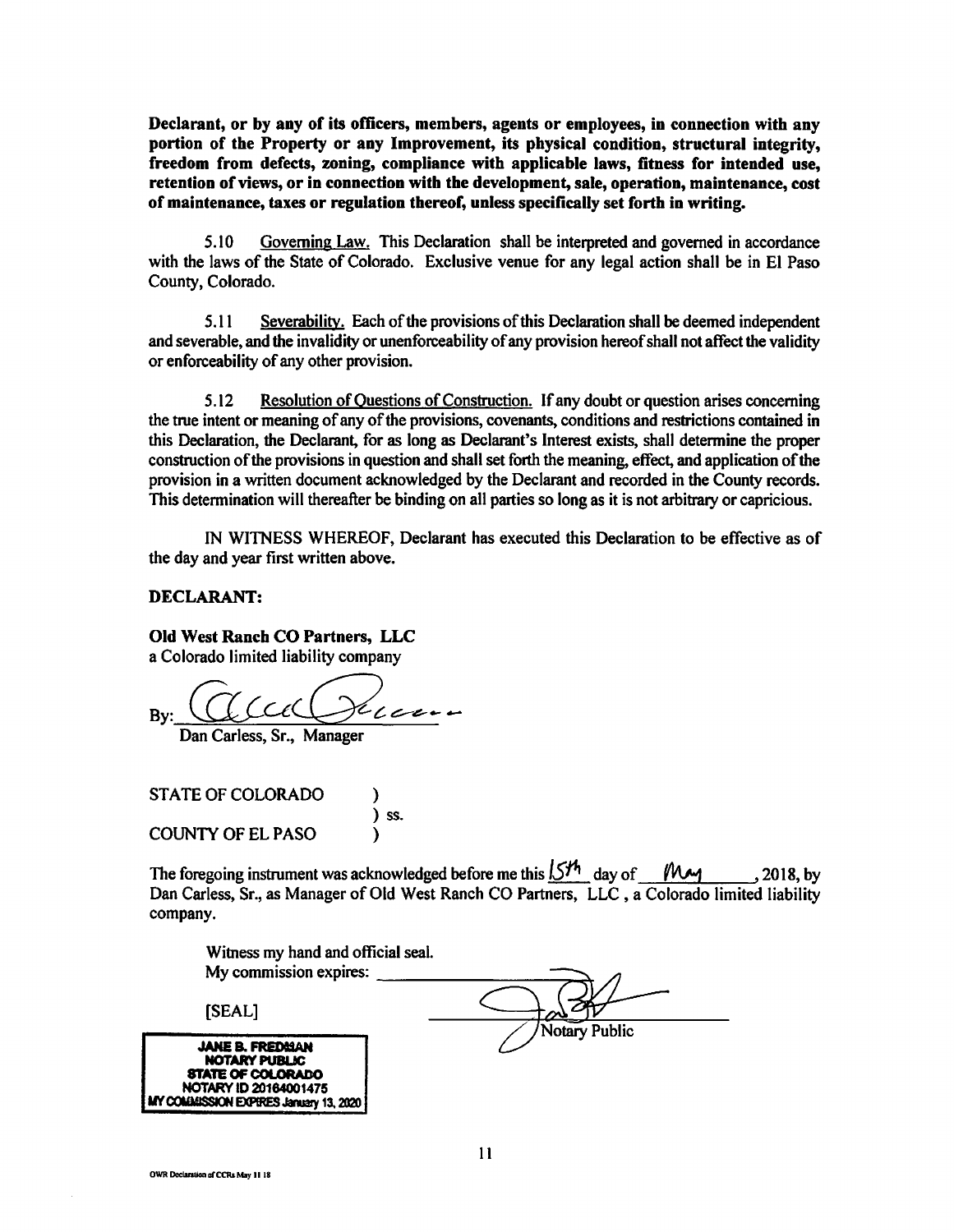## **EXHIBIT A LEGAL DESCRIPTION OF THE PROPERTY**

### **PARCEL6**

A portion of the Northeast quarter of Section 6, Township 13 South, Range 63 West of the  $6<sup>th</sup>$  Principal Meridian, County of El Paso, State of Colorado, being more particularly described as follows:

**COMMENCING** at the Northwest comer of said Section 6; thence along the North line of said Section 6, S89°40'02"E (Bearings are relative to the West line of Section 6, being monumented at the Northerly end by a found No. 6 rebar with a 2" aluminum cap, stamped "PLS 11624", and at the Southerly end by a found iron pipe with a 3-1/2" aluminum cap, stamped "PLS 4842", and measured to bear S00°39'3T'E, a distance of 5290.52 feet), a distance of 2637.07 feet, to the North quarter corner of said Section 6, being monumented by a found No. 6 rebar with a 2" aluminum cap, stamped "PLS 11624", said comer also being the **POINT OF BEGINNING;** thence continuing along said North line S89°40'08"E, a distance of 1236.31 feet; thence leaving said North line, S00°12'5l"E, a distance of 1233.64 feet; thence N89°40'08"W, a distance of 1235.64 feet to a point lying on the West line of the East half of said Section 6; thence along said West line N00°14'22"W, a distance of 1233.65 feet,

#### to the **POINT OF BEGINNING.**

Containing 1,524,600 S.F. or 35.000 acres, more or less.

### **PARCELS**

A portion of the Northeast quarter of Section 6, Township 13 South, Range 63 West of the  $6<sup>th</sup>$  Principal Meridian, County of El Paso, State of Colorado, being more particularly described as follows:

**COMMENCING** at the Northwest comer of said Section 6; thence along the North line of said Section 6, S89°40'02"E (Bearings are relative to the West line of Section 6, being monumented at the Northerly end by a found No. 6 rebar with a 2" aluminum cap, stamped "PLS 11624", and at the Southerly end by a found iron pipe with a 3-1/2" aluminum cap, stamped "PLS 4842", and measured to bear S00°39'3T'E, a distance of 5290.52 feet), a distance of 2637.07 feet, to the North quarter corner of said Section 6, said comer being monumented by a found No. 6 rebar with a 2" aluminum cap, stamped "PLS 11624"; thence along the West line of the East halfof said Section 6, S00°14'22"E, a distance of 1233.65 feet, to the **POINT OF BEGINNING;** thence leaving said West line, S89°40'08"E, a distance of 2636.24 feet, to a point on the East line of said Section 6; thence along said East line, S00°12' 52"E, a distance of 578.38 feet; thence leaving said East line, N89°40'08"W, a distance of 2635.98 feet, to a point lying on said West line; thence along said West line, N00°14'22"W, a distance of 578.38 feet,

#### to the **POINT OF BEGINNING.**

Containing 1,524,600 S.F. or 35.000 acres, more or less.

#### **PARCEL9**

A portion of the Northeast quarter of Section 6, Township 13 South, Range 63 West of the  $6<sup>th</sup>$  Principal Meridian, County of El Paso, State of Colorado, being more particularly described as follows:

**COMMENCING** at the Northwest comer of said Section 6; thence along the North line of said Section 6, S89°40'02"E (Bearings are relative to the West line of Section 6, being monumented at the Northerly end by a found No. 6 rebar with a 2" aluminum cap, stamped "PLS 11624", and at the Southerly end by a found iron pipe with a 3-1/2" aluminum cap, stamped "PLS 4842", and measured to bear S00°39'3T'E, a distance of 5290.52 feet), a distance of 2637.07 feet, to the North quarter comer of said Section 6, said comer being monumented by a found No. 6 rebar with a 2" aluminum cap, stamped "PLS 11624"; thence along the West line of the East half of said Section 6, S00°14'22"E, a distance of 1812.03 feet, to the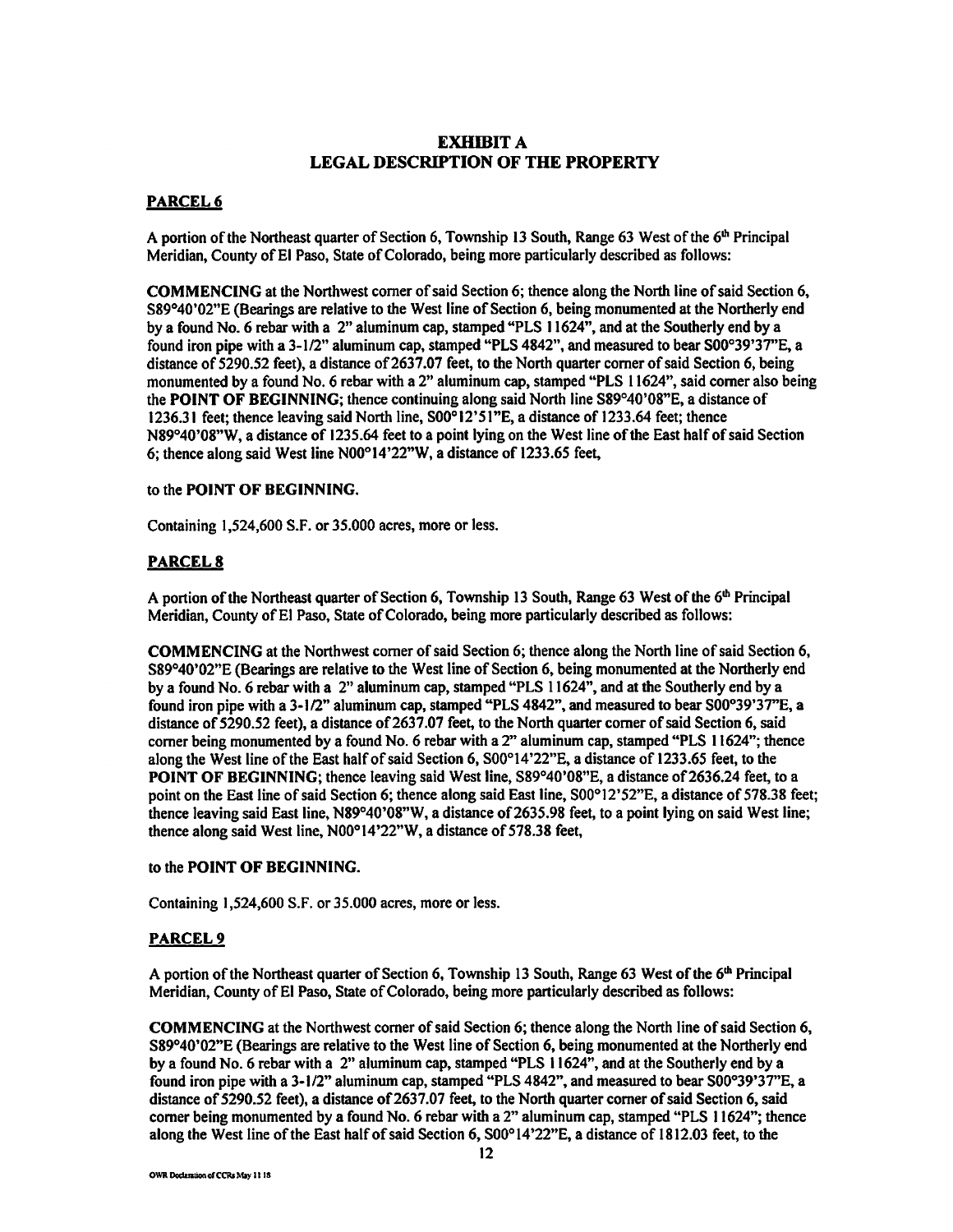POINT OF BEGINNING; thence leaving said West line, S89°40'08"E, a distance of 2635.98 feet, to a point on the East line of said Section 6; thence along said East line S00°12'52"E, a distance of 578.43 feet; thence leaving said East line N89°40'08"W, a distance of 2635.73 feet, to a point lying on said West line; thence along said West line, N00°14'22"W, a distance of 578.44 feet,

#### to the **POINT OF BEGINNING.**

Containing 1,524,600 S.F. or 35.000 acres, more or less.

### **PARCEL 10**

A portion of the East half of Section 6, Township 13 South, Range 63 West of the  $6<sup>th</sup>$  Principal Meridian, County of El Paso, State of Colorado, being more particularly described as follows:

**COMMENCING** at the Northwest comer of said Section 6; thence along the North line of said Section 6, S89°40'02"E (Bearings are relative to the West line of Section 6, being monumented at the Northerly end by a found No. 6 rebar with a 2" aluminum cap, stamped "PLS I 1624", and at the Southerly end by a found a found iron pipe with a 3-1/2" aluminum cap, stamped "PLS 4842", and measured to bear S00°39'37"E, a distance of 5290.52 feet), a distance of 2637.07 feet, to the North quarter corner of said Section 6, said comer being monumented by a found No. 6 rebar with a 2" aluminum cap, stamped "PLS 11624"; thence along the West line of the East halfofsaid Section 6, S00°14'22"E, a distance of2390.46 feet, to the **POINT OF BEGINNING;** thence leaving said West line, S89°40'08"E, a distance of2635.73 feet, to a point on the East line of said Section 6; thence along said East line, S00°12'52"E, a distance of 255.66 feet, to the East quarter comer of said Section 6, said comer being monumented by a found No. 6 rebar with a 2" aluminum cap in a vault, stamped "PLS 11624"; thence continuing along said East line, S00°l2'50"E, a distance of322.83 feet; thence leaving said East line, N89°40'08"W, a distance of 2635.47 feet, to a point lying on said West line; thence along said West line, N00°14'22"W, a distance of 578.49 feet,

#### to the **POINT OF BEGINNING.**

Containing 1,524,600 S.F. or 35.000 acres, more or less.

## **PARCEL 11**

A portion of the Southeast quarter of Section 6, Township 13 South, Range 63 West of the  $6<sup>th</sup>$  Principal Meridian, County of El Paso, State of Colorado, being more particularly described as follows:

**COMMENCING** at the Northwest comer of said Section 6; thence along the North line of said Section 6, S89°40'02"E (Bearings are relative to the West line of Section 6, being monumented at the Northerly end by a found No. 6 rebar with a 2" aluminum cap, stamped "PLS 11624", and at the Southerly end by a found iron pipe with a 3-1/2" aluminum cap, stamped "PLS 4842", and measured to bear S00°39'37"E, a distance of 5290.52 feet), a distance of 2637.07 feet, to the North quarter corner of said Section 6, said comer being monumented by a found No. 6 rebar with a 2" aluminum cap, stamped "PLS 11624"; thence along the West line of the East half of said Section 6, S00°14'22"E, a distance of 2969.01 feet, to the **POINT OF BEGINNING;** thence leaving said West line, S89°40'08"E, a distance of 2635.47 feet, to a point lying on the East line of said Section 6; thence along said East line S00°12'50"E, a distance of 578.55 feet; thence leaving said East line, N89°40'08"W, a distance of 2635.22 feet, to a point lying on said West line; thence along said West line, N00°14'22"W, a distance of 578.55 feet,

#### to the **POINT OF BEGINNING.**

Containing 1,524,600 S.F. or 35.000 acres, more or less.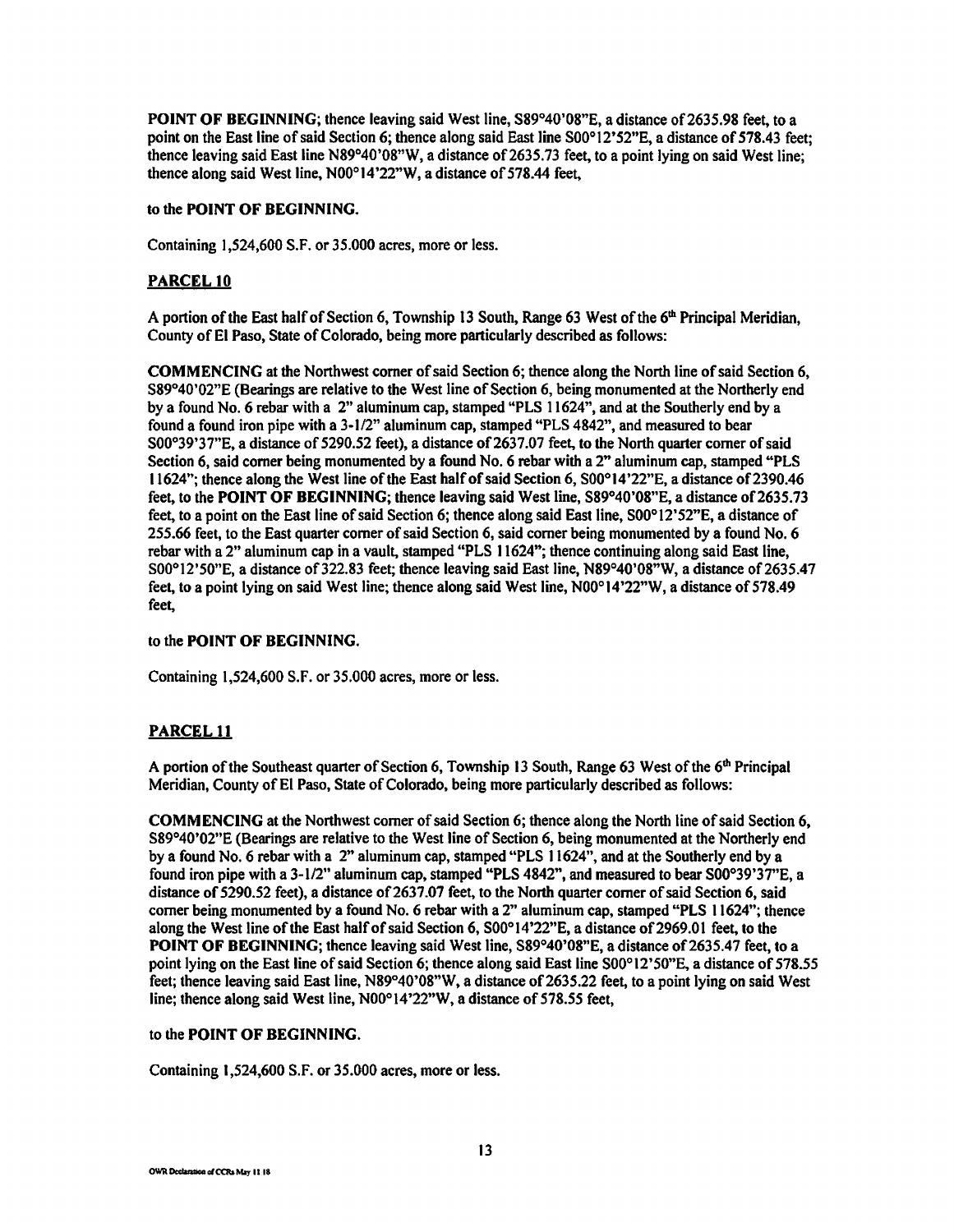#### **PARCEL 12**

A portion of the Southeast quarter of Section 6, Township 13 South, Range 63 West of the  $6<sup>th</sup>$  Principal Meridian, County of El Paso, State of Colorado, being more particularly described as follows:

**COMMENCING** at the Northwest comer of said Section 6; thence along the North line of said Section 6, S89°40'02"E (Bearings are relative to the West line of Section 6, being monumented at the Northerly end by a found No. 6 rebar with a 2" aluminum cap, stamped "PLS 11624", and at the Southerly end by a found iron pipe with a 3-1/2" aluminum cap, stamped "PLS 4842", and measured to bear S00°39'37"E, a distance of 5290.52 feet), a distance of 2637.07 feet, to the North quarter corner of said Section 6, said comer being monumented by a found No. 6 rebar with a 2" aluminum cap, stamped "PLS 11624"; thence along the West line of the East half of said Section 6, S00°14'22"E, a distance of 3547.56 feet, to the **POINT OF BEGINNING; thence leaving said West line, S89°40'08"E, a distance of 2635.22 feet, to a** point lying on the East line of said Section 6; thence along said East line, S00° 12'50"E, a distance of 274.31 feet, to the Northeast comer of that parcel described in the Warranty Deed recorded at Reception No. 215011259, in the Official Records of El Paso County; thence leaving said East line, along the North line of said parcel, N89°45'42"W, a distance of 1044.53 feet, to the Northwest corner of said parcel; thence along the West line of said parcel, S00°12'32"E, a distance of501.90 feet, to a point lying on the West line of that parcel described in the Warranty Deed recorded at Reception No. 217011696 of said Official Records; thence leaving said West line, N89°40'08"W a distance of 1590.29 feet, to a point lying on the West line of said East half of Section 6; thence along said West line, N00°14'22"W, a distance of 777.91 feet,

#### to the **POINT OF BEGINNING.**

Containing 1,524,600 S.F. or 35.000 acres, more or less.

#### **PARCEL13**

A portion of the Southeast quarter of Section 6, Township 13 South, Range 63 West of the  $6<sup>th</sup>$  Principal Meridian, County of El Paso, State of Colorado, being more particularly described as follows:

 $\mathcal{O}(\mathcal{E}_{\mathcal{O}_{\mathcal{A},\mathcal{O}_{\mathcal{A},\mathcal{O}}}})$ 

**COMMENCING** at the Northwest comer of said Section 6; thence along the North line of said Section 6, S89°40'02"E (Bearings are relative to the West line of Section 6, being monumented at the Northerly end by a found No. 6 rebar with a 2" aluminum cap, stamped "PLS 11624", and at the Southerly end by a found iron pipe with a 3-1/2" aluminum cap, stamped "PLS 4842", and measured to bear S00°39'37"E, a distance of 5290.52 feet), a distance of 2637.07 feet, to the North quarter corner of said Section 6, said corner being monumented by a found No. 6 rebar with a 2" aluminum cap, stamped "PLS 11624"; thence along the West line of the East halfof said Section 6, S00°14'22"E, a distance of 4325.42 feet, to the **POINT OF BEGINNING;** thence leaving said West line, S89°40'08"E, a distance of 1590.29 feet, to a point lying on the West line of that parcel described in the Warranty Deed recorded at Reception No. 217011696, in the Official Records of El Paso County; thence along the West line of said parcel, S00°10'54"E, a distance of 958.64 feet, to a point lying on the South line of said Section 6; thence along said South line, N89°44'47"W, a distance of 1589.76, to the South quarter comer of said Section 6, said corner being monumented by a found No. *5* rebar with no cap; thence along said West line of the East half of said Section 6, N00°14'22"W, a distance of 959.97 feet,

#### to the **POINT OF BEGINNING.**

Containing 1,524,600 S.F. or 35.000 acres, more or less.

Stewart L. Mapes, Jr. Colorado Professional Land Surveyor No. 38245 For and on behalf of Clark Land Surveying, Inc. February 28, 2018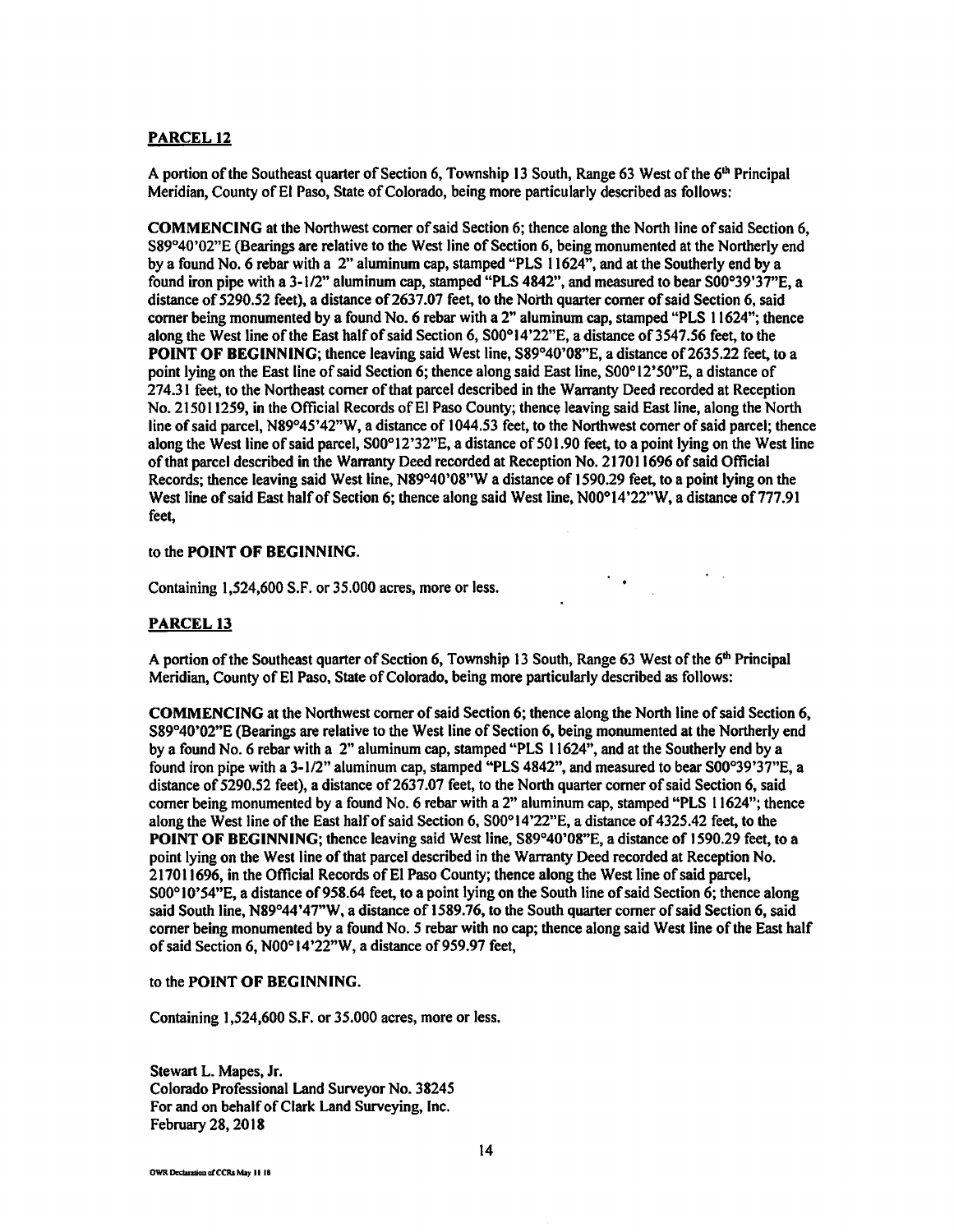## **EXHIBIT B** PORTION OF LAND SURVEY PLAT SHOWING THE PROPERTY

Land Survey Plat deposited on March 5, 2018 in the records of the El Paso County Clerk and Recorder under Deposit No. 218900030